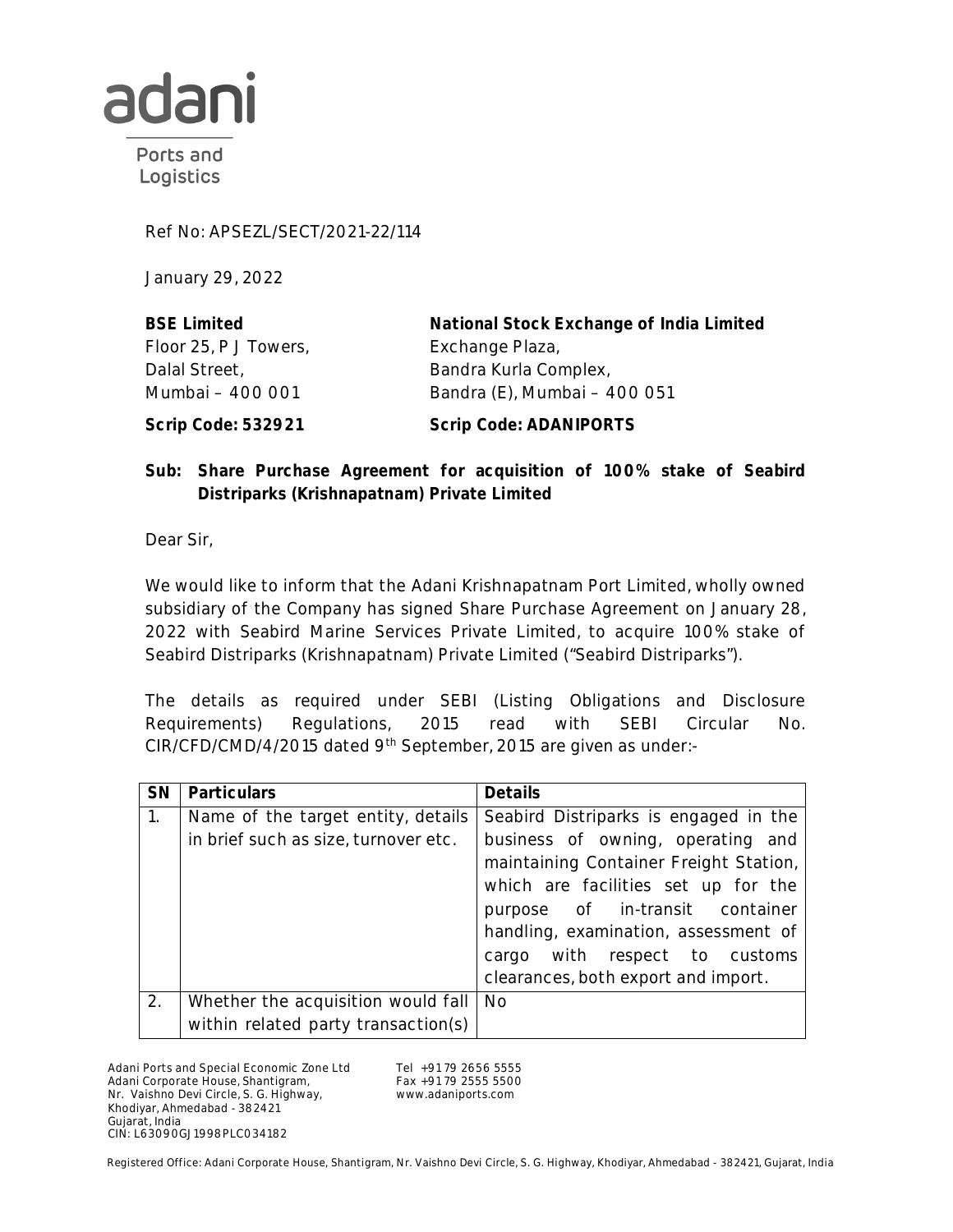

Ports and Logistics

|                  | whether the<br>promoter/<br>and              |                                                |
|------------------|----------------------------------------------|------------------------------------------------|
|                  | promoter group/ group companies              |                                                |
|                  | have any interest in the entity              |                                                |
|                  | being acquired?                              |                                                |
|                  |                                              |                                                |
|                  | If yes, nature of interest<br>and            |                                                |
|                  | details thereof and whether the              |                                                |
|                  | same is done at "arm's length"               |                                                |
| 3.               | Industry to which the entity being           | Seabird Distriparks belongs to Port            |
|                  | acquired belongs                             | related activities.                            |
| 4.               | Objects and effects of acquisition           | in<br>line<br>The<br>Investment<br>is.<br>with |
|                  | (including<br>but<br>not<br>limited<br>to,   | Company's strategy to increase its             |
|                  | disclosure<br>of<br>for<br>reasons           | footprint in Andhra Pradesh.                   |
|                  | acquisition of target entity, if its         |                                                |
|                  | business is outside the main line            | Investment will allow Krishnapatnam            |
|                  | of business of the listed entity)            | Port provide value added services to           |
|                  |                                              | its customer at the Port                       |
| 5.               | Brief details of any governmental            | N.A.                                           |
|                  | or regulatory approvals required             |                                                |
|                  | for the acquisition                          |                                                |
| 6.               | Indicative<br>time<br>period<br>for          | The transaction is expected to<br>be           |
|                  | completion of the acquisition                | completed within 15 days.                      |
| $\overline{7}$ . | Nature of consideration - whether            | The consideration is in the form of            |
|                  | cash consideration or share swap             | cash.                                          |
|                  | and details of the same                      |                                                |
| 8.               | Cost of acquisition or the price at          | The consideration is Rs. 19.22 crores          |
|                  | which the shares are acquired                | subject to closing adjustments                 |
| 9.               | shareholding<br>Percentage<br>of<br>$\prime$ | 100% stake                                     |
|                  | control acquired and / or number             |                                                |
|                  | of shares acquired                           |                                                |
| 10.              | Brief background about the entity            | Seabird Distriparks is engaged in the          |
|                  | acquired in terms of products/line           | business of owning, operating and              |
|                  | acquired, date<br>of business<br>of          | maintaining Container Freight Station,         |
|                  | incorporation, history of last 3             | which are facilities set up for the            |
|                  | years turnover, country in which             | of<br>in-transit<br>container<br>purpose       |

Adani Ports and Special Economic Zone Ltd Adani Corporate House, Shantigram, Nr. Vaishno Devi Circle, S. G. Highway, Khodiyar, Ahmedabad - 382421 Gujarat, India CIN: L63090GJ1998PLC034182

Tel +91 79 2656 5555 Fax +91 79 2555 5500 www.adaniports.com